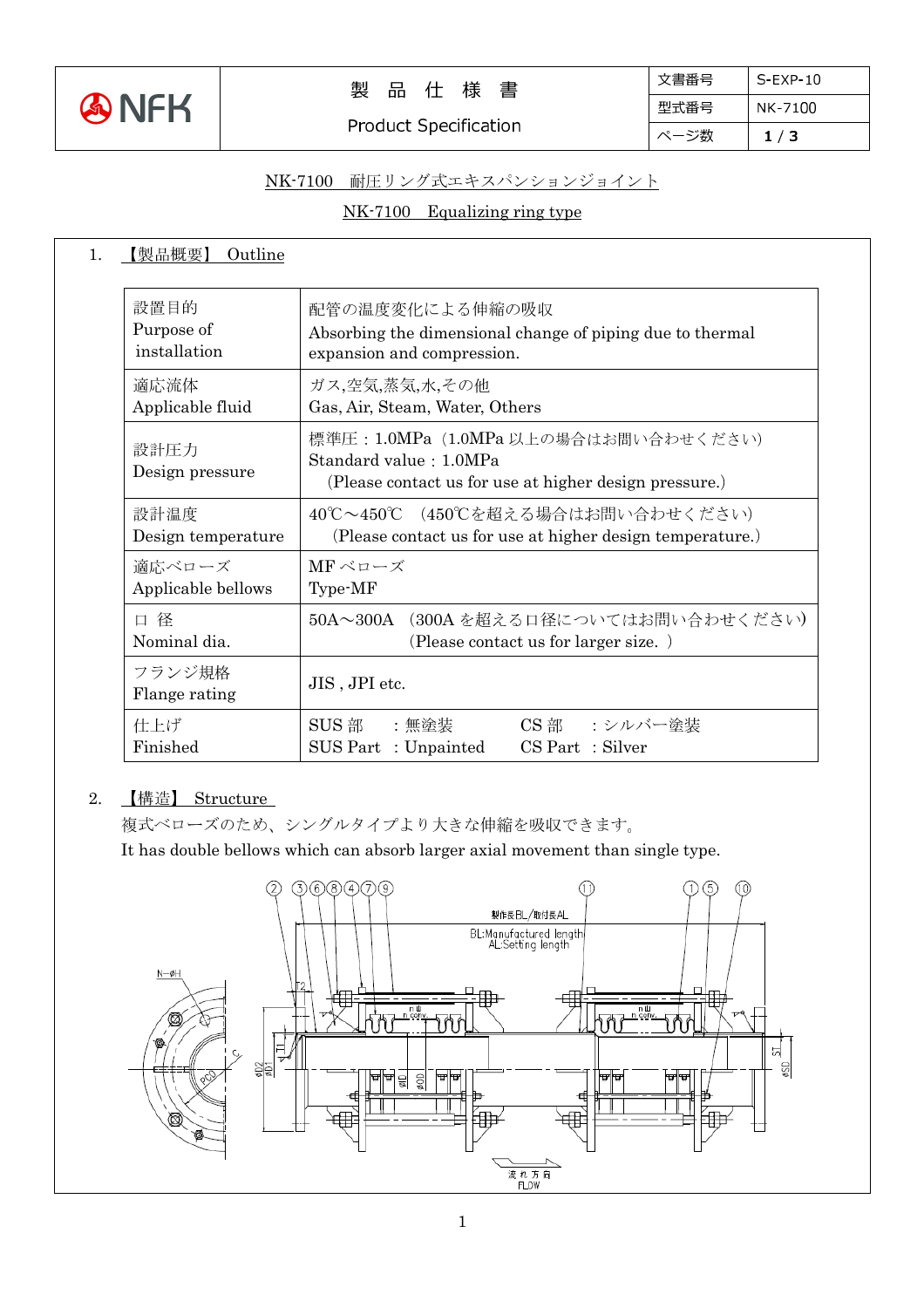

### 製 品 仕 様 書

Product Specification

| 文書番号 | $S$ -EXP-10 |
|------|-------------|
| 型式番号 | NK-7100     |
| ページ数 | 2/3         |

#### NK-7100 耐圧リング式エキスパンションジョイント

## NK-7100 Equalizing ring type

3. 【部品】 Parts

| No.            | 部品名 Parts name                                                           | 材質 Material                       |  |
|----------------|--------------------------------------------------------------------------|-----------------------------------|--|
| $\mathbf{1}$   | ベローズ Bellows                                                             | SUS304 , SUS316L, etc.            |  |
| $\overline{2}$ | フランジ Flange                                                              | SUSF304 , SUSF316L , SS400 , etc. |  |
| 3              | パイプ Pipe                                                                 | SUS304 , SUS316L , SGP , etc.     |  |
| 4              | ガイドフランジ Guide flange                                                     | SUS304, SS400                     |  |
| 5              | 内筒 Inner sleeve                                                          | SUS304 , SUS316L, etc.            |  |
| 6              | 補強リブ Rib                                                                 | SUS304, SS400                     |  |
| 7              | $\exists \nu \vdash \square \neg \nu \vdash \nu \forall$ Equalizing ring | FC200, etc.                       |  |
| 8              | タイロッド Tie rod                                                            | SS400, SUS304                     |  |
| 9              | ストッパー Stopper                                                            | SGP, SUS304                       |  |
| 10             | セットボルト Shipping bolt                                                     | SS400                             |  |
| 11             | 中間パイプ Intermediate pipe                                                  | SUS304 , SUS316L , SGP , etc.     |  |

SUS: Stainless steel / SS400: Carbon steel SGP:Steel gas pipe / FC:Ferrum Casting

4. 【1 山あたりの許容伸縮量及びばね定数】

Allowable range of expansion and contraction per a convolution, Spring rate.

| 口径<br>Nominal dia. |                | 伸縮量/山<br>Allowable<br>range/conv. | ばね定数<br>Spring rate |
|--------------------|----------------|-----------------------------------|---------------------|
| A                  | B              | mm                                | N/mm                |
| 50A                | $\overline{2}$ | 2.1                               | 835.6               |
| 65A                | $2 - 1/2$      | 2.1                               | 1012.5              |
| 80A                | 3              | $1.5\,$                           | 2745.6              |
| 100A               | 4              | 2.1                               | 3102.5              |
| 125A               | 5              | 3.9                               | 2002.7              |
| 150A               | 6              | 3.9                               | 2308.6              |
| 200A               | 8              | 3.9                               | 2908.7              |
| 250A               | 10             | $5.6\,$                           | 2991.0              |
| 300A               | 12             | 5.6                               | 3485.4              |

\* 圧力 1.0MPa ,温度 40℃ にて算出

Calculated under the conditions of pressure 1.0MPa and temperature 40 ° C.